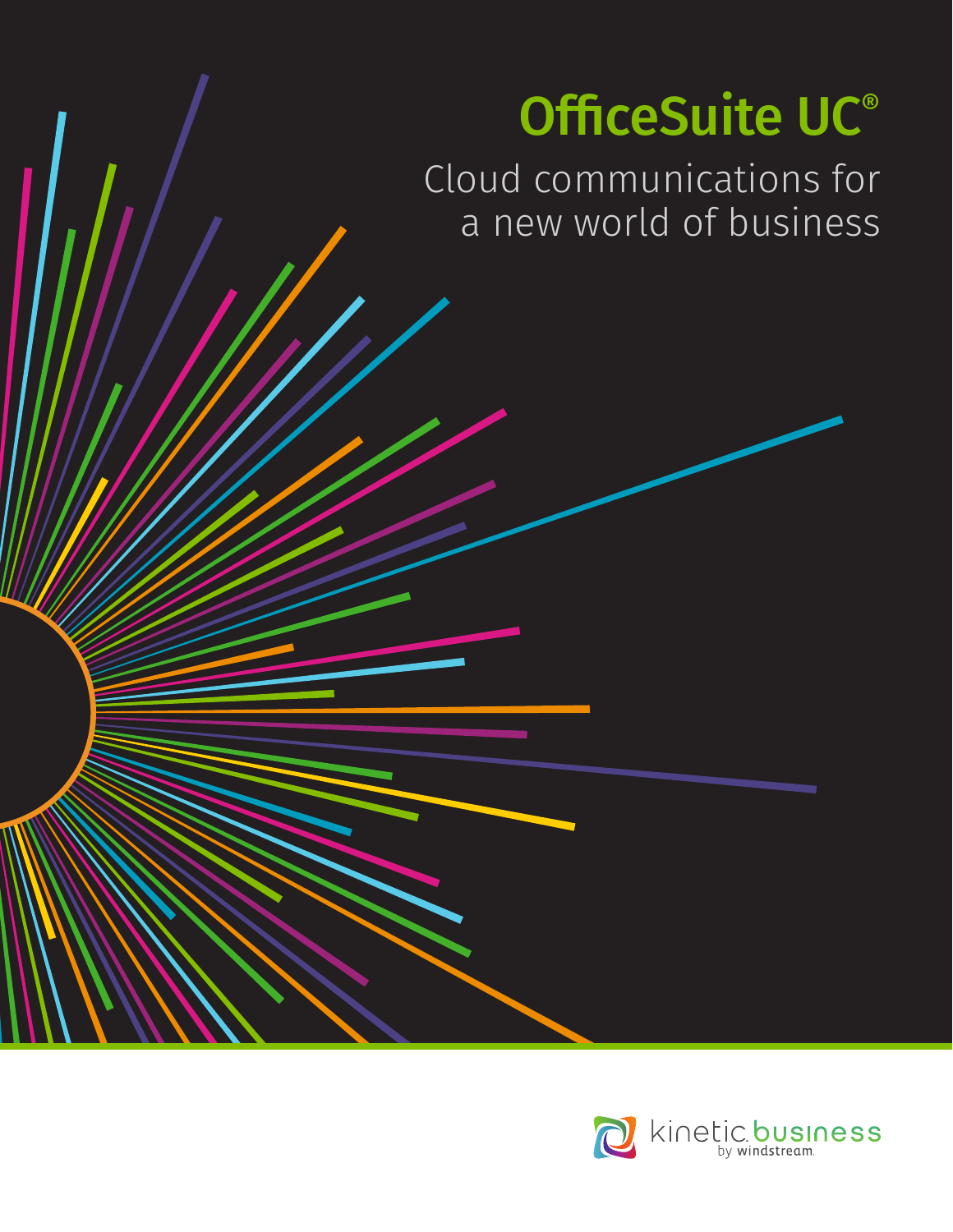

## Powerful tools to transform the way you do business

Dramatically reduce the time and resources required to manage and maintain your phone system and communications services with centralized management via the MyOfficeSuite portal. services with centralized management<br>via the MyOfficeSuite portal.<br>Enjoy free and automatic lifetime upgrades and

maintenance

Add or remove users and features based on business demands

Enhance productivity and save management time when employees self-manage features

#### Lower IT and administrative costs Let business take place everywhere

Increase productivity by enabling your employees to work and collaborate seamlessly from anywhere using desk phones, smartphones and laptops.

Get business calls, faxes and emails on any device

Meet face to face and collaborate on any project in real time via video conference

Access and manage everything you need securely online from anywhere 25%



saved in IT costs when businesses moved to UC



of businesses increased productivity with UCaaS <sup>1</sup> <sup>1</sup>

1https://www.atlantech.net/blog/decrypting-unified-communications-pricing-5-ucaas-price-faq-answered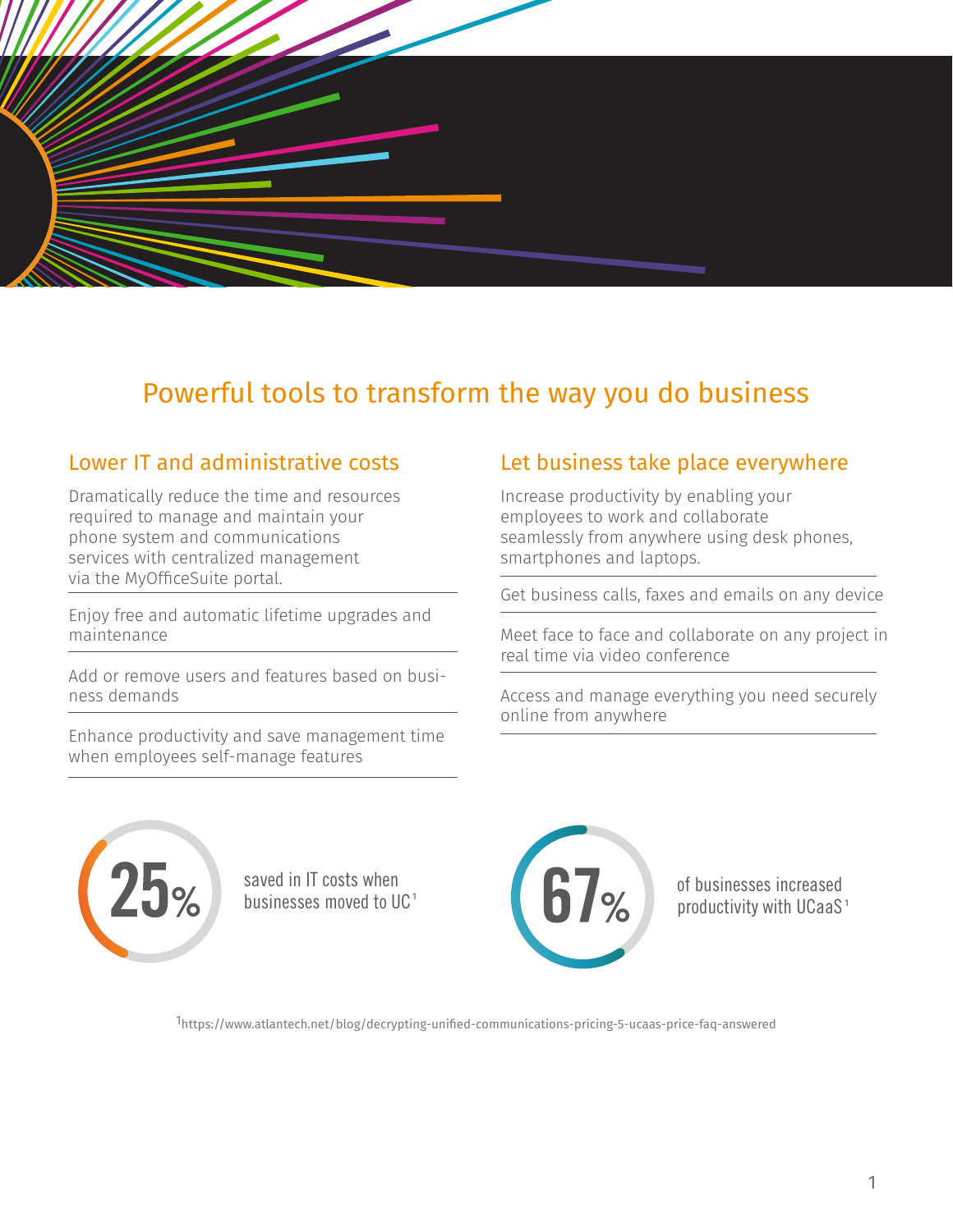

# One unified communications solution for all your needs

Cloud-based phone system with hundreds of features and unlimited calling

Company-wide chat and mobile apps

Video and audio conferencing, web collaboration tools

### Unify all employees and sites Theorem Avoid disasters and ensure

Use one system for your entire organization without expensive wiring or IT support. Experience seamless collaboration and communicate across locations, while reducing IT complexity.

Administer changes easily for every employee and site from one portal

Leverage features and extension dialing across all locations

Move between offices, share workspaces and use any phone as your own

Integrates with existing off-the-shelf and customdeveloped business applications

Visual voicemail and speech-to-text

Online faxing tools for any device

Presence and availability

# business continuity

Secure everything you need in the cloud and remain reachable to customers during disasters even if your physical office isn't open.

Quickly and easily manage any feature or setting remotely

Use any device to make calls, check voicemail, fax, chat or video conference

Meet face to face and collaborate with clients in real time from anywhere

#### How much time is spent actually working versus trying to collaborate effectively?



of the U.S. workforce are engaged at work 2



of the time is spent in meetings, on the phone or responding to emails $^3$ 

2https://hbr.org/2016/01/collaborative-overload 3https://news.gallup.com/reports/199961/7.aspx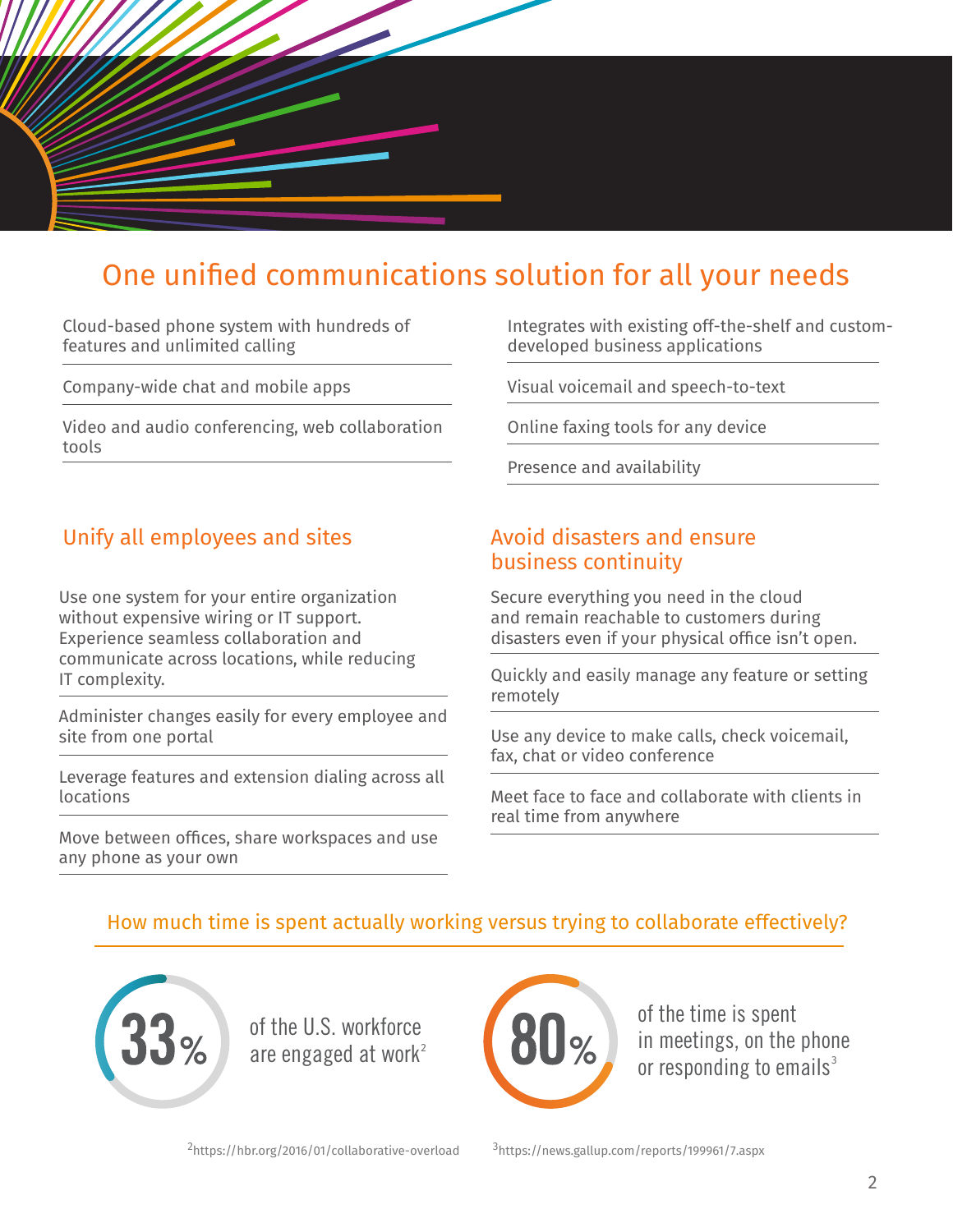# Business communications unlike any other

#### The easiest system to use and manage

If you are relying on the features of that new system for increased productivity and flexibility and they aren't easy to use, then there's no value in a new system. Because we develop our own software, OfficeSuite UC® is designed to be user-centric, not device-centric. Our advanced system is so easy to use that every employee can access and manage the features and services of the system independently, reducing IT help desk dependency and drastically enhancing productivity and efficiency organization-wide.

# MORE THAN 300,000 USERS ON OUR PLATFORM

Transform how you do business by giving your employees the freedom to work from anywhere. Since our system revolves around users, not devices, user data can be shared amongst all of your devices. Whether on site with a customer, traveling or working remotely, the features and services are available from anywhere. Ensure business continuity and avoid costly downtime during disasters.

#### Access anywhere, on any device The most secure communications system

Unlike other providers, we own the code and utilize unique technology instead of SIP or open source to ensure calls, chats, messages and meetings are encrypted and no data or information is stored on the phone where it can be vulnerable to theft. We enlist our own development team that is dedicated to rapid advancements based on our customers' needs and requirements.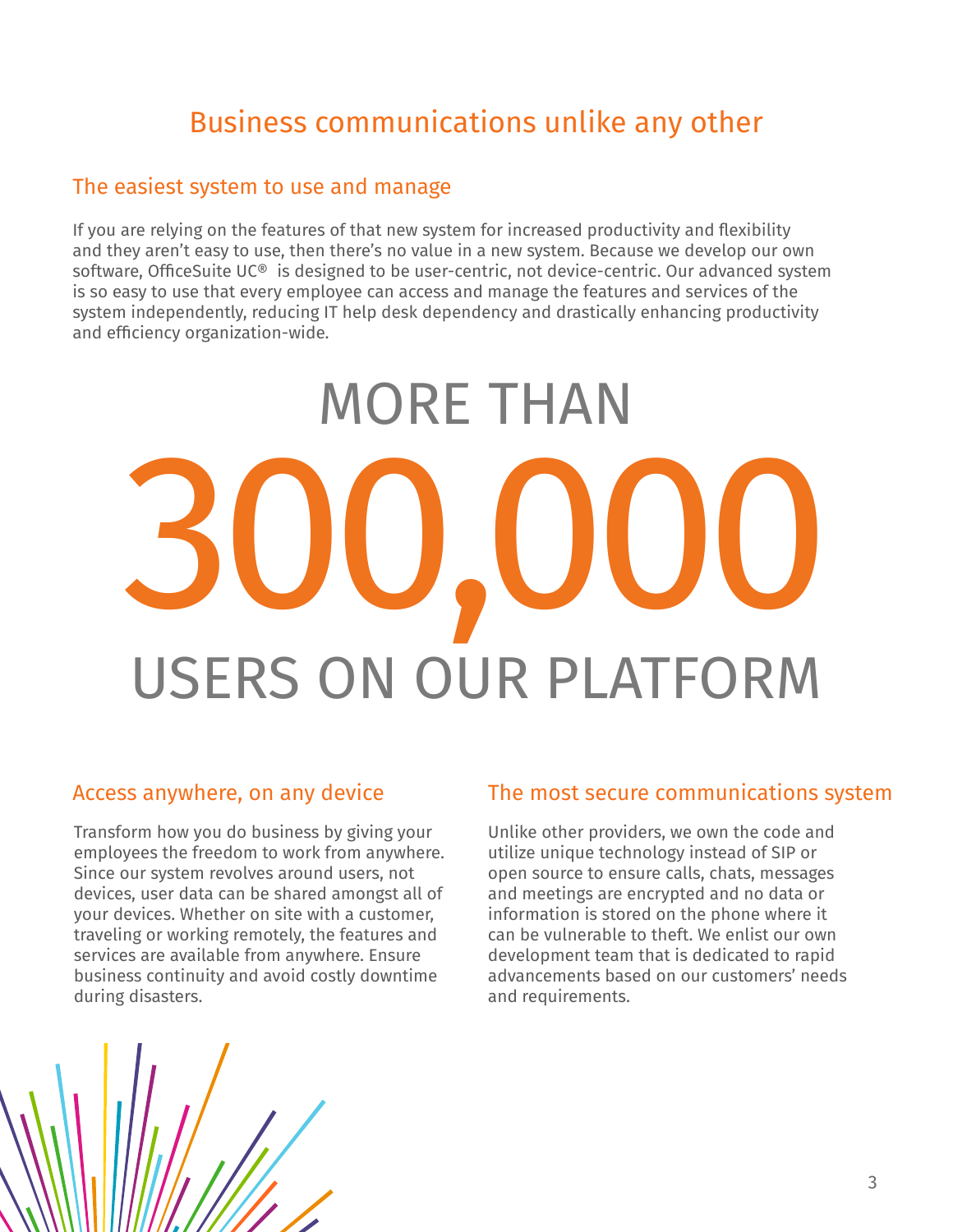# Features to make your employees even more productive

Because we develop our own software, features are added often and updated frequently—at no additional cost.

| Account Codes                         | Intercom                              | Voicemail                                                           |
|---------------------------------------|---------------------------------------|---------------------------------------------------------------------|
| Auto Attendants (unlimited)           | Join/Leave Call Groups                | Voicemail Auto-Forward All to e-mail ID                             |
| Auto Attendants - Nested              | Join/Merge Calls                      | Voicemail Forward to Co-Worker Ext.                                 |
| Auto-Generated Key Labels             | Local Phone Numbers (DIDs)            | Voicemail Message Waiting Indicator<br>(MWI)                        |
| <b>Broadcast Groups</b>               | Mobile Apps                           | Voicemail Notification via e-mail or SMS                            |
| <b>Business Quality Voice Lines</b>   | Mobile Twinning                       |                                                                     |
| Call Coverage                         | <b>Monitor Groups</b>                 | Voicemail Return Call During VM Retrieval                           |
| Call Coverage - Incoming Call Routing | Multiple Business Hour Profiles       | Voicemail Smartphone App<br>Zero Out of Voicemail - Personal Target |
| Call Detail Records                   | Multiple CLIDs                        |                                                                     |
| Call Display                          | Multiple Line Appearances             | OPTIONAL EQUIPMENT AND SERVICES                                     |
| Call Forward                          | Music on Hold                         | Additional Phone Numbers Nationwide                                 |
| Call Groups                           | Mute                                  | Analog Extensions with/without Voicemail                            |
| <b>Call History Reporting</b>         | MyOfficeSuite Desktop and Mobile Apps | Bluetooth Options (select phones)                                   |
| Call Hold                             | Online Management                     | Call Dialer                                                         |
| Call Hunting (circular and linear)    | Online Self-help Documentation        | Conference Phones                                                   |
| Call Park/Retrieve                    | Phone Directory - Employee            | Cordless Phones                                                     |
| Call Permissions Profiles (by user)   | Phone Directory - External via Portal | Entry/Door Control Systems                                          |
| Call Transfer                         | Key Profiles (by user type)           | <b>Gigabit Ethernet Phones</b>                                      |
| Call Waiting Tone                     | Page                                  | Headsets                                                            |
| Caller ID with Name                   | Power Over Ethernet Phones (IEEE      | OfficeSuite UC® Click-to-Call Extension                             |
| Caller's List (inbound & outbound)    | 802.3af)                              | OfficeSuite UC® Connector for Google®                               |
| Click-to-Call                         | Presence and availability             | OfficeSuite UC® Connector for Microsoft<br>Dynamics                 |
| Company-Wide Chat                     | <b>Private CLIDs</b>                  | OfficeSuite UC® Connector for Salesforce®                           |
| Context Soft Keys                     | Programmable Keys                     | OfficeSuite UC® Connector for Skype for                             |
| Do Not Disturb                        | Redial                                | <b>Business</b>                                                     |
| <b>Emergency Forwarding</b>           | Redirect - Emergency Forwarding       | OfficeSuite UC® Connector for Web-Based<br><b>CRMs</b>              |
| <b>Enhanced Dial Tone</b>             | <b>Ring Tones</b>                     | OfficeSuite UC® HD Meeting                                          |
| E911 Compliant                        | Selective Call Routing                | Online Faxing (Inboud/Outbound)                                     |
| Extension Dialing (3, 4 or 5 digits)  | Self-labeling Keys                    | Overhead Paging Interface                                           |
| Fixed Function Keys                   | Site Page (via speakerphone)          | PoE Switches                                                        |
| Geographic Redundancy*                | Speakerphone                          | <b>SMS Text Messaging</b>                                           |
| Hands-Free Speakerphone               | Speed Dial, One-Touch                 | Softphones-Mac, Mobile and PC                                       |
| <b>Headset Capable</b>                | Station Busy Lamp Indicator - Silent  | Video Phones                                                        |
| Hot Desking/Multi-Desking             | Ten-way Calling                       | Wireless DECT Handsets and Headsets                                 |
| Hunting                               | Transfer Direct to Voicemail          | (select phones)                                                     |
| <b>Incoming Call Routing</b>          | Unlimited Calling Nationwide          |                                                                     |
| Integrated Ethernet Switch            | Visual Voicemail and Speech to Text   |                                                                     |
|                                       | Visual Voicemail Website              |                                                                     |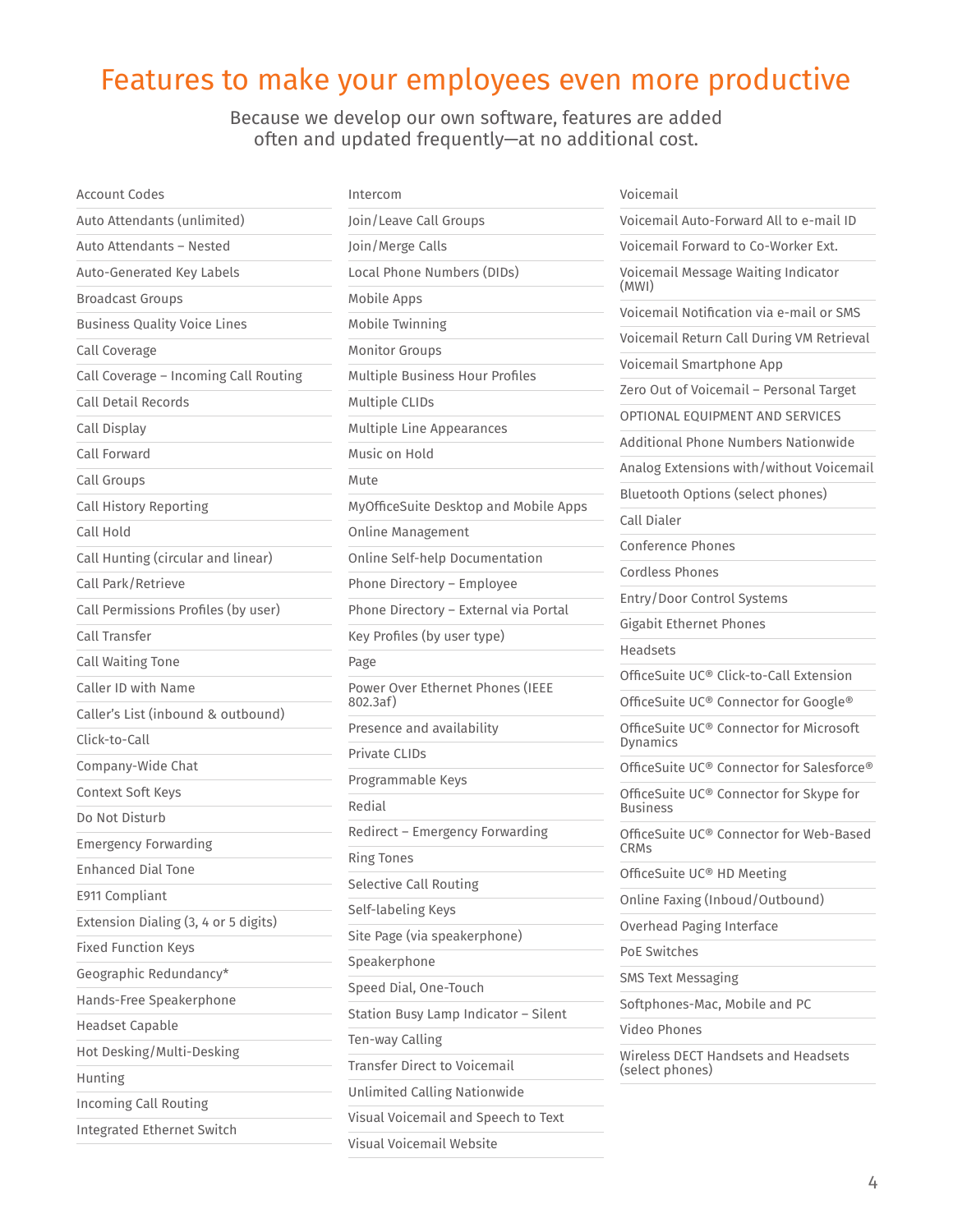## Collaborate easily to enhance productivity

#### OfficeSuite UC® HD Meeting

Meet, chat, collaborate and share to get work done from anywhere.

Meet face to face, hassle-free

Present and collaborate on anything in real time

Share any application or your entire desktop

Compatible with existing conference room systems like: Polycom, Cisco, Tandberg and LifeSize

Record any audio or video meeting

Allow all of your office and staff to act as one team

Integrate seamlessly with Outlook and Google

Utilize high-definition video and audio conferencing apps for Windows, iOS and Android

Share your ideas and work from any device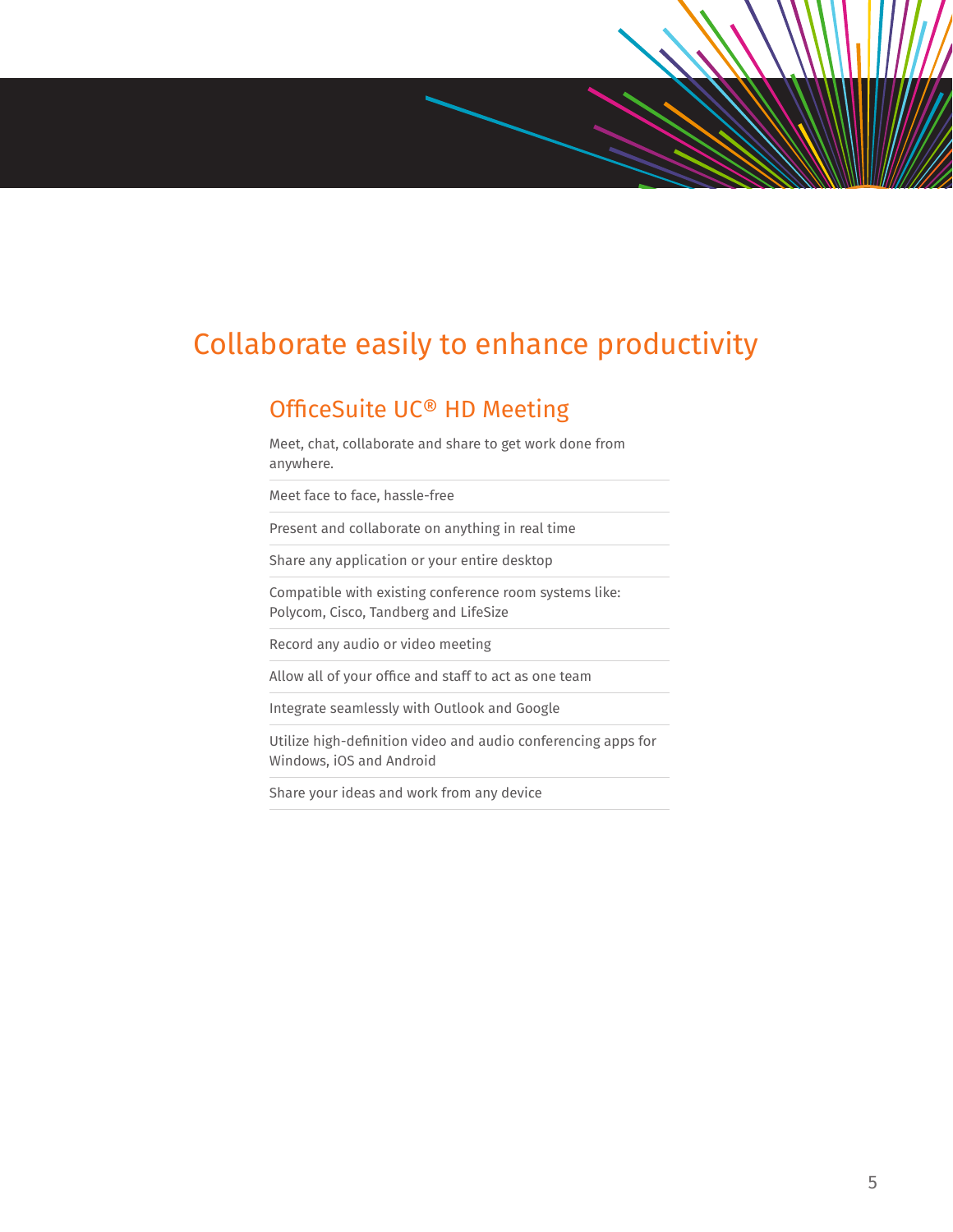

# Streamline and improve tasks with these powerful integrations

Standards-based API allows you to connect third-party applications to OfficeSuite UC®



#### **Salesforce**

Integrate powerful UC features within Salesforce to enhance productivity, improve customer service, save time and increase management visibility.



Skype for Business

With no switches to manage or monitor, bring calling and phone presence functionality into Skype and Lync without any additional Microsoft licenses or charges.



G Suite

Click to call from any webpage or web app and bring UC to your Google apps.



#### Microsoft Office 365

Make your contacts, email and calendar part of your UC solution.



#### Microsoft Dynamics

Streamline everyday functions and gain access to new UC features.

#### Web-based CRMs

Maximize productivity by integrating calling with Hubspot, CRM 1, Apptivo, Clio Desk, Freshdesk, JobDiva, Nutshell and Insightly.

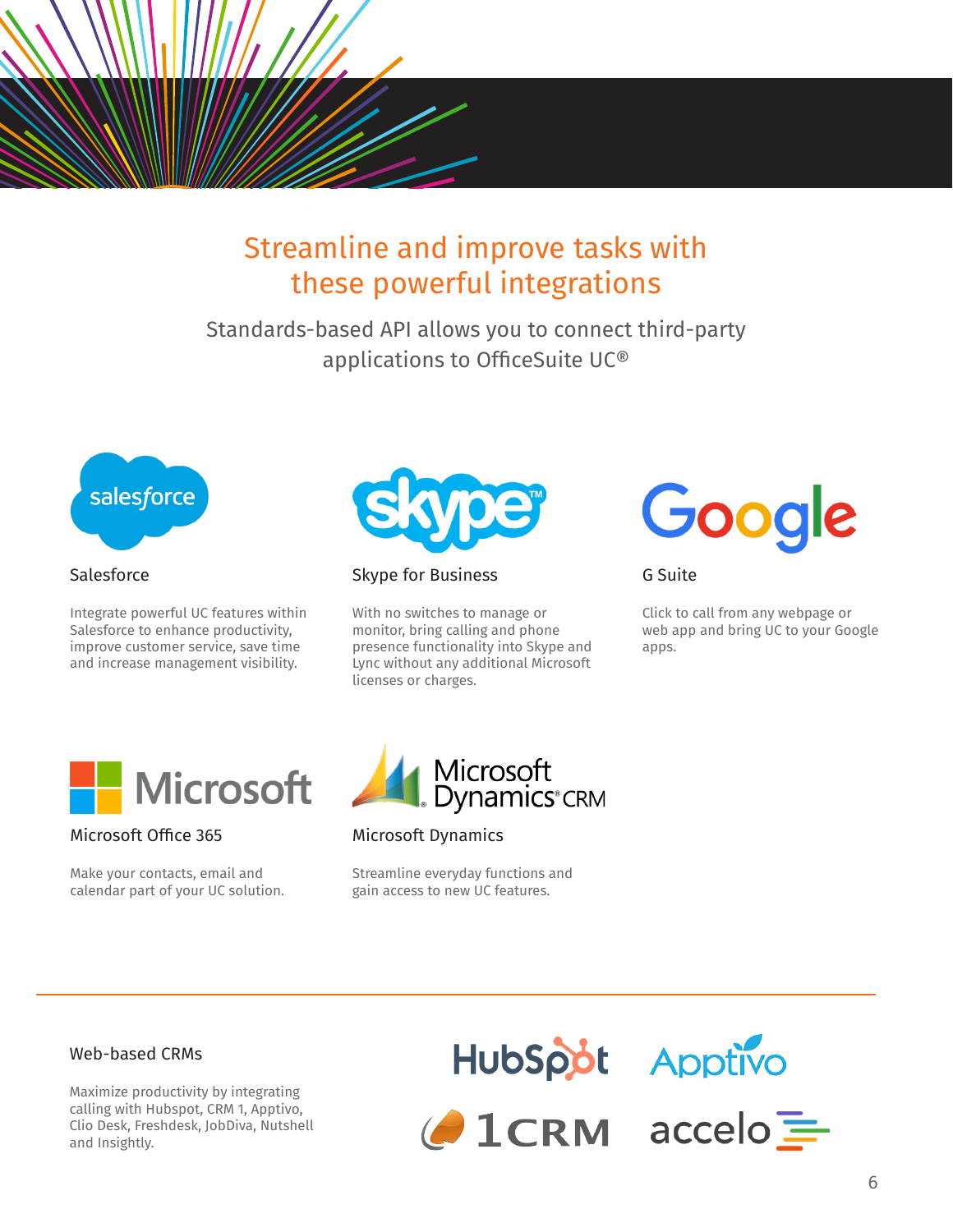# MyOfficeSuite portal: The heart of your unified communications system

Administrators and employees can easily make changes to the system and their individual accounts from a single interface that anyone can intuitively use.

#### Utilize MyOfficeSuite portal to:

Launch video meetings, send faxes and listen to business voicemail

Chat live in real time with anyone in your organization

Text with anyone outside of the organization without using your personal mobile number

View the availability of every coworker and click to call them

Customize dashboards so employees can self-manage features

Make changes, provision services, add users and order phones and devices

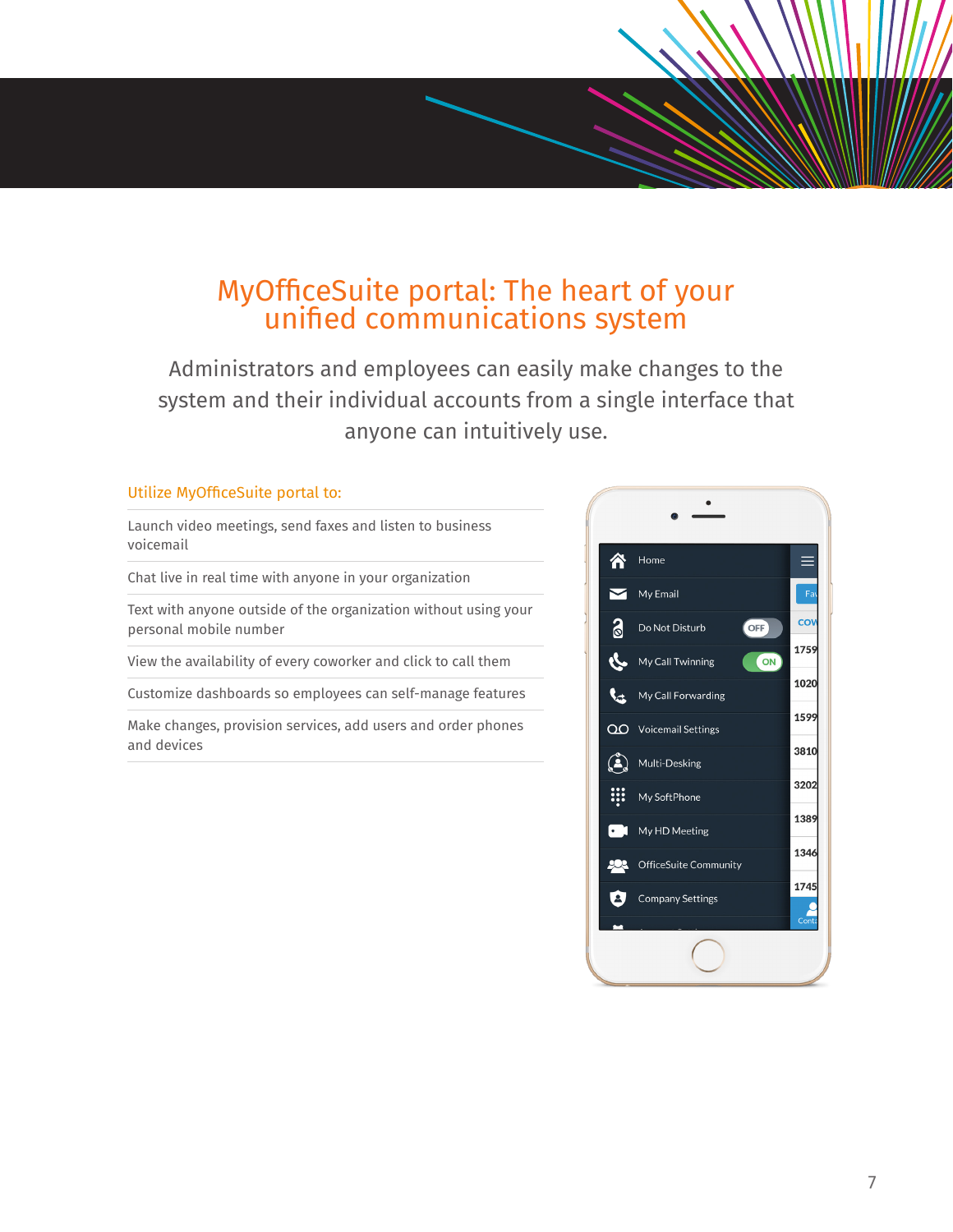#### Control it all from the cloud, not your desk phone

Make real-time changes from anywhere without ever touching a desk phone, stepping foot in an office, or calling your technical team or customer service.

#### Use any device, anywhere, anytime

Meet face to face with customers, chat live with colleagues, take calls, send faxes and make changes from any PC, laptop, tablet or smartphone.

#### Manage everything from one place

Log in to easily make company-wide changes, add employees, update auto attendants, forward phones or get help instantly.

#### Unlock employee potential with customizable access

Give employees secure access to only the tools they need to get their work done. Create profiles to quickly add employees with the same permissions.

#### Order services quickly and easily

Manage, build, install, activate and track service orders for faster turn-up through the Order Wizard.

#### Quick access to support for every employee

Get answers instantly. Watch instructional videos or chat live with a support representative. Everything is available 24/7 in our online community.

#### Move beyond help desk support

Redeploy IT resources when employees can easily use and manage all of the features of the system from an intuitive dashboard.

#### Collaborate instantly with your team

Instantly see who is online and available to help get work done. Click to call, meet or chat in real time across all your locations.

#### Gain new business insights

Identify staffing inefficiencies, enhance productivity, boost satisfaction and elevate sales efforts with built-in business intelligence tools.